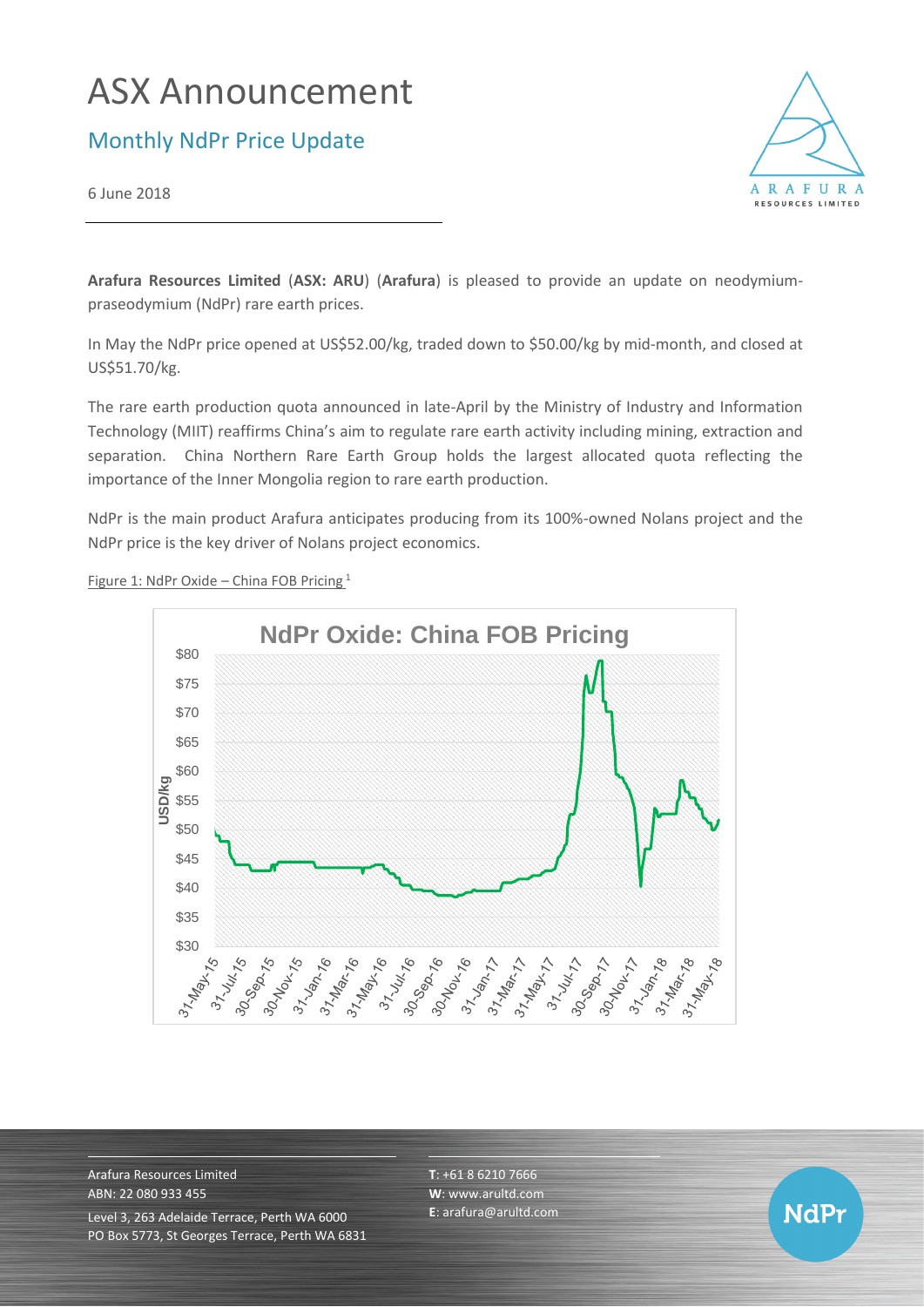### **Monthly NdPr Price Update**



#### About NdPr

NdPr is in short supply globally and is the critical raw material in the manufacture of ultra-strong, highperformance NdFeB permanent magnets, which are used extensively in the automotive industry for electric components such as seats, mirrors, wipers, steering and braking.

Importantly, the compound has also emerged as a key enabler of hybrid and electric vehicles as highperformance magnets play a key role in electric traction motors. While traditional petrol or diesel combustion engine motor vehicles each use approximately 0.7 kilograms of NdPr oxide, electric or hybrid vehicles require an additional 1 kilogram.

The increasing shift towards hybrid and electric drivetrain technologies among the world's leading automotive manufacturers is expected to continue to positively influence market fundamentals for NdPr.

### About Arafura's Nolans NdPr Project <sup>2</sup>

Arafura's Nolans NdPr project, located 135 kilometres north-north-west of Alice Springs in Australia's Northern Territory, is supported by Mineral Resources of 56 million tonnes grading 2.6% total rare earth oxide (TREO) that contain approximately 382,000 tonnes of NdPr oxide. The project is forecast to produce 14,000 tonnes of TREO per annum, including 3,600 tonnes of NdPr oxide per annum, over a 20+ year mine life.

The Company is undertaking a comprehensive program of flowsheet piloting, has commenced a Definitive Feasibility Study, and awaits final environmental approval for the project from the Australian Government.

#### - ENDS -

| For further information contact: | <b>Media enquiries:</b>           |
|----------------------------------|-----------------------------------|
| Gavin Lockyer                    | Luke Forrestal                    |
| <b>Managing Director</b>         | <b>Media and Capital Partners</b> |
| T: +61 8 6210 7666               | M: +61 411 479 144                |

<sup>1</sup>*Market price information sourced from independent price reporting agency.*

<sup>2</sup>*Refer Arafura Resources ASX release 7 June 2017 for additional and qualifying information on the Mineral Resources that underpin the production target and provides the material assumptions on which the production target is based. Arafura confirms that all material*  assumptions underpinning the forecast financial information derived from its 14,000 tpa TREO production target and the production target *itself, continue to apply and have not materially changed since the 7 June 2017 release.*